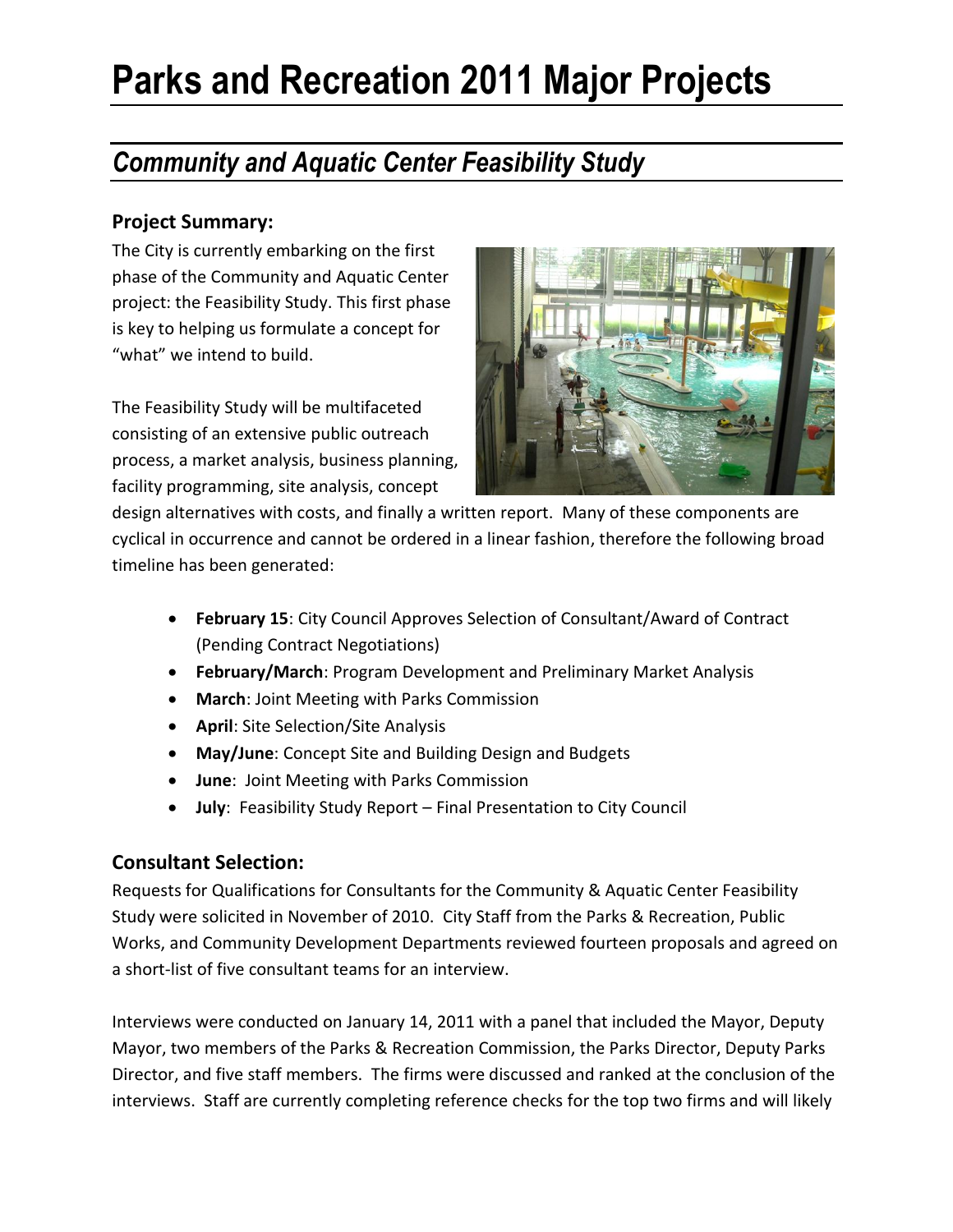have commenced work on scope and fee negotiations with the top firm prior to the City Council Retreat. An update on the status of the consultant selection process will be provided during the retreat.

### **Vision for Public Process (Key Discussion Item):**

*As part of the retreat discussion, staff will be seeking input from City Council members regarding the public process – expectations, ideas, outreach strategies etc. This information is needed to finalize a contract with the consultant to begin the Feasibility Study.* 

A successful public outreach campaign is critical for an accurate feasibility study. In addition to the traditional community meetings at City Hall, our desire is to formulate an outreach strategy that will help us reach a broader segment of the community. Some ideas already discussed include gathering input from families with young children and working parents through the use of live webinars, an interactive webpage, and advertising through TV and Newsletters.



Staff are already contemplating "taking the show on the road." Some of the early workshops and stakeholder meetings are proposed to be held at preschools and school campuses or at corporate sites such as the offices of Microsoft, to solicit input from a wider group of potential users.

"Focus Groups" and "Discussion Groups" have been discussed and will likely be a part of the public process. A focus group is a randomly selected group of community members brought together to discuss a specific matter (i.e. aquatics, financing etc.) Because participants are randomly selected to participate, the focus group provides an opportunity to gather statistically valid feedback that is more likely to reflect the broader desires of the Sammamish community. A focus group process will require a qualified facilitator to lead the discussions, someone that can preserve the integrity of the process to ensure we obtain valid and accurate results. Staff and council are unlikely to participate in these meetings, except potentially as observers.

Discussion groups vary slightly from the focus groups in that they do not require participants to be randomly selected and therefore are not statistically valid. These types of groups typically represent a special interest and will come together to discuss a specific area of expertise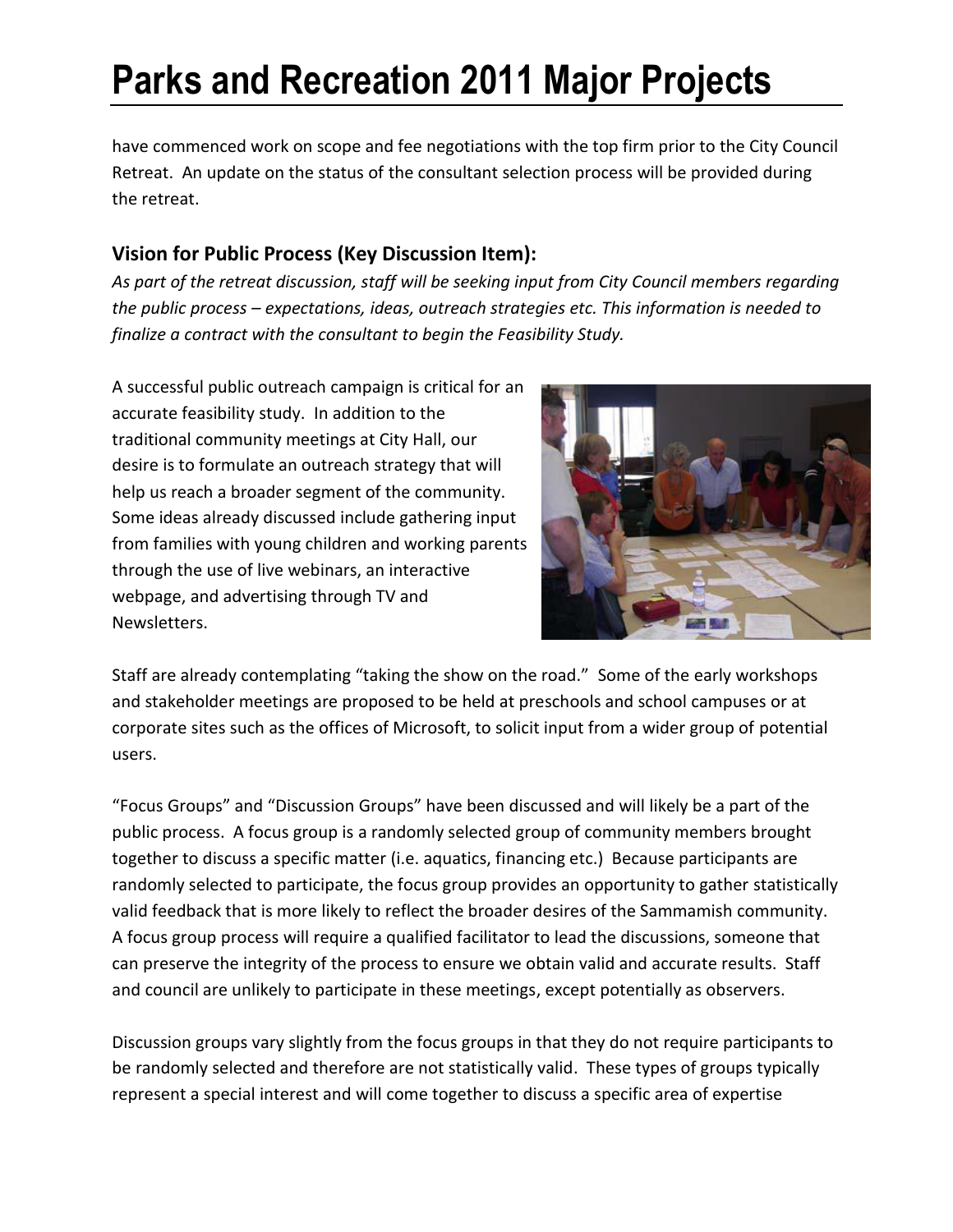related to the project. We are currently proposing using the discussion group format to assemble local caterers to advise us on the layout and design of a catering kitchen/teaching kitchen facility. This format may be used for other specialized discussion items as well.

### **Site Selection (Key Discussion Item):**

*As part of the retreat discussion, staff will ask council to identify a process whereby the number of potential sites for the Community and Aquatic Center shall be narrowed down to two or three. This decision needs to be made by April 1 to ensure we meet our scheduled completion date for the Feasibility Study (July 2011).*

In a recent community survey conducted by the City, as part of the Parks & Recreation Open Space Plan, the proposed Town Center was identified as the preferred location for a Community and Aquatic center. Based on that information, a list of 7 potential sites was developed and analyzed.

The information considered for each of the seven sites included the size, appraised value (based on King County's iMAP), sensitive areas and topography, zoning characteristics, the required access or frontage improvements, and utility improvements. A list of pros and cons was also included for each property. Site acreage ranged from 4.5 acres to 15 acres for the seven sites.

Members of the City Council deliberated on the pros and cons of seven potential at two Executive sessions this past year. Depending on Council direction at the Retreat, this item will be brought back to a future Executive Session for further discussion.

### **GC/CM Process (Key Discussion Item):**

*At this time staff are recommending utilizing the General Contractor/Construction Manager (GC/CM) process for construction of the Community and Aquatic Center and will present an overview of this process at the council retreat. For your reference a summary of the GC/CM process is included in your retreat materials (summary courtesy of Mortenson Construction). The GC/CM process follows a slightly different path than traditional design-bid-build projects; therefore careful consideration needs to be given to this process now so that staff may begin preparations to meet state qualifications to use GC/CM.*

In summary, GC/CM is an alternative contracting method that enables the public to mirror the private sector approach to project delivery. In this method, the owner, the architect, and the general contractor are brought together during the design phase. The team works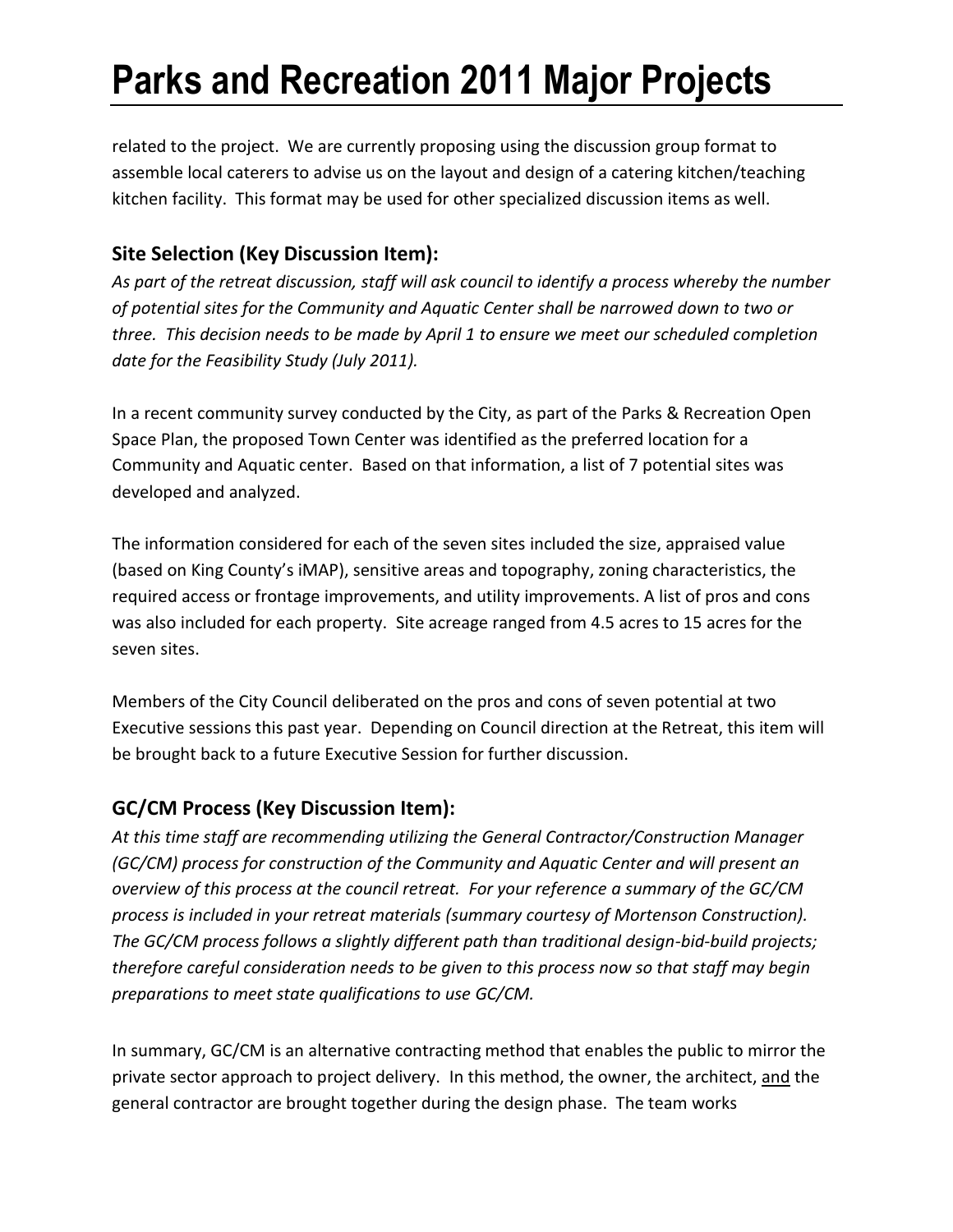collaboratively and in the best interest of the project (and the owner) to design a quality facility within budget and on schedule. The contractor is on board early enough to help anticipate problems, collaborate in value-engineering decisions, and to help avoid costly change orders.

A detailed presentation on this process, including the pros and cons, will be provided at the council retreat.

### **Financial:**

A total of \$6.3 million was allocated in the 2011-12 Biennial Budget for the Community and Aquatic Center project. A portion of this funding (approximately \$200k) will be used to fund the Feasibility Study. The additional amount is a "placeholder" and the specific use has not been determined.



Once we have identified "what" we are planning to build (towards the end of the Feasibility Study), we will begin discussing financing options for capital construction costs and operating costs. A summary of these options is provided below.

#### **Capital Financing:**

1. Limited General Obligation Bonds (LTGO)

Authority: Councilmanic (Issued Solely by Council Authority, No Vote is Needed) Payments: Paid from General Operating Revenues Potential Sources:

- Levy Lid Lift (Property Tax Increase Authorized by Vote of the Citizens)
- Utility Tax
- Second Half of Real Estate Excise Tax (REET) Requiring King County Cooperation
- Shifting of Dedicated Original REET (Requiring Reduction of Funding for other Parks and Transportation Capital Projects)
- Other Tax Increases
- Excess Operating Revenue Above the Operating Costs
- Reduction in Other City Expenses (via Reduction in Services)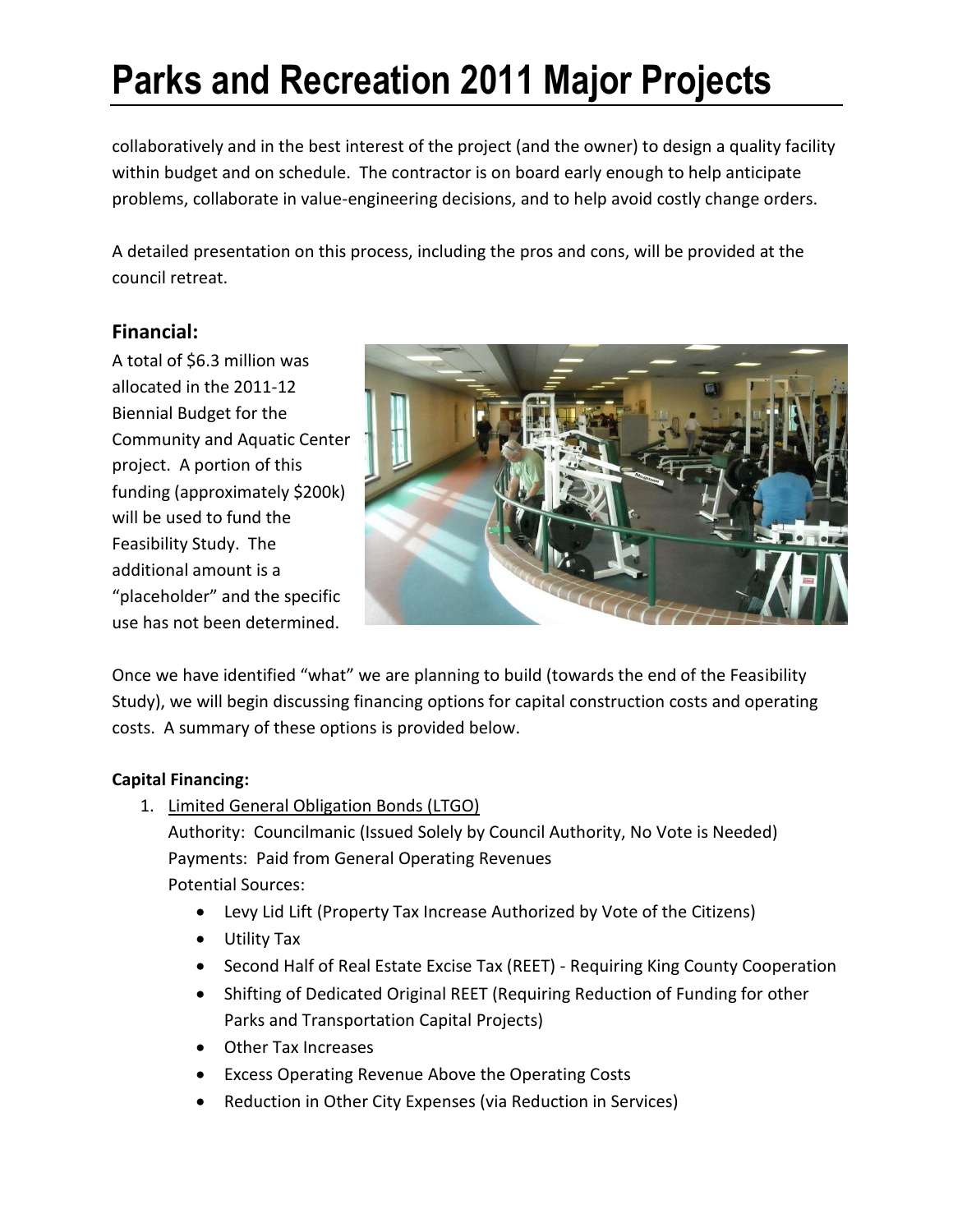2. Unlimited General Obligation Bonds (UTGO) Authority: Issued by Vote of the Citizens Payments: Paid from additional dedicated property tax levied annually until debt is repaid. Low income seniors are exempted. This is in addition to the regular property tax levy.

#### **Operating Costs:**

Operating costs represent the additional expenses that will be needed to operate the facility, less the revenue generated from the operation. Total operating costs are based on cost recovery of the operational programming, utilization of the facility, and a decision on price points and subsidy levels. The City Council will be asked to provide direction during the Feasibility Study on operational targets and subsidy levels.



#### Potential Sources:

- Fee Based Revenue
- Levy Lid Lift (Property Tax Increase Authorized from Vote of the Citizens)
- Utility Tax
- Second Half of Real Estate Excise Tax (REET) Requiring King County Cooperation
- Formation of a Metropolitan Park District
- Other Tax Increases
- Reduction in Other City Expenses (via Reduction in Services)
- Partnerships

### **Facility Tour Recap:**

In an effort to research other Community and Aquatic Centers, City Council members, Parks Commissioners, and City staff have conducted site visits over the last six months to several facilities in the state of Washington as well as in the state of Colorado. A summary of the facility tours and "lessons learned" will be presented at the council retreat.

A total of 12 recreation facilities were visited in Washington State during November and December 2010. These facilities included: